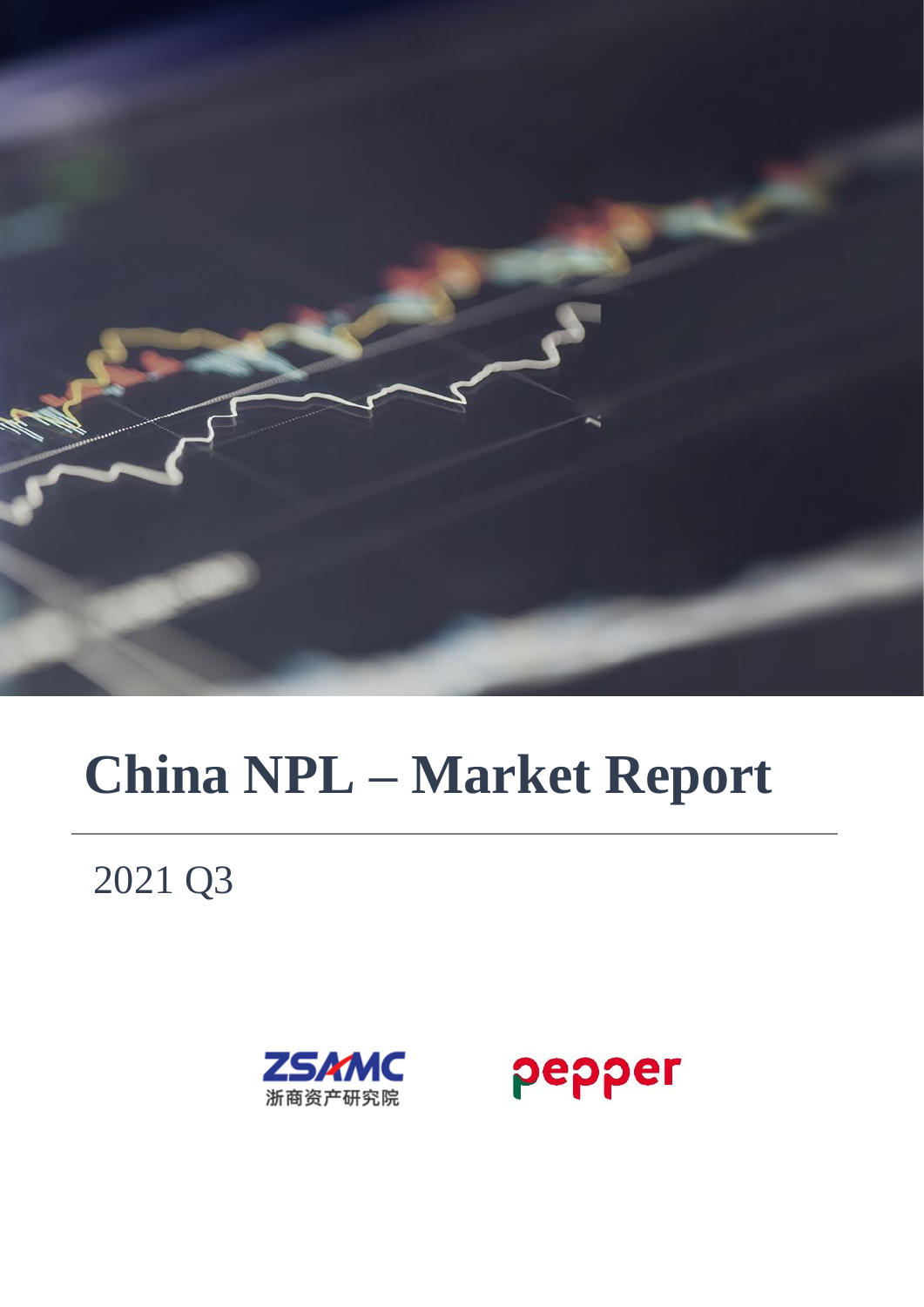## **Contents**

…………………………………………………………………………………………………………………….

### **1 Notice to Readers**

- **2 Chapter 1:** Market Update
- 3 NPL Balance in China Commercial Banks
- **5 Chapter 2:** Overview of Recent NPL Transactions
- 5 NPL Bid & Transaction Trend
- 5 Breakdown of NPL Transaction Volume by Market
- 8 Distribution of NPL Bid & Transaction Volume
- **9 Chapter 3:** Overview of Online NPL Auctions
- **10 Chapter 4:** Overview of Online Collateral Judicial Auctions
- 10 Overall Auction Summary
- 12 Auctions by Asset Type
- 14 Judicial Auction Overview in Zhejiang & Guangdong Province
- 16 Sponsoring Organisations

**Market Report in China NPL Market**

**2021 Q3**

A publication from:

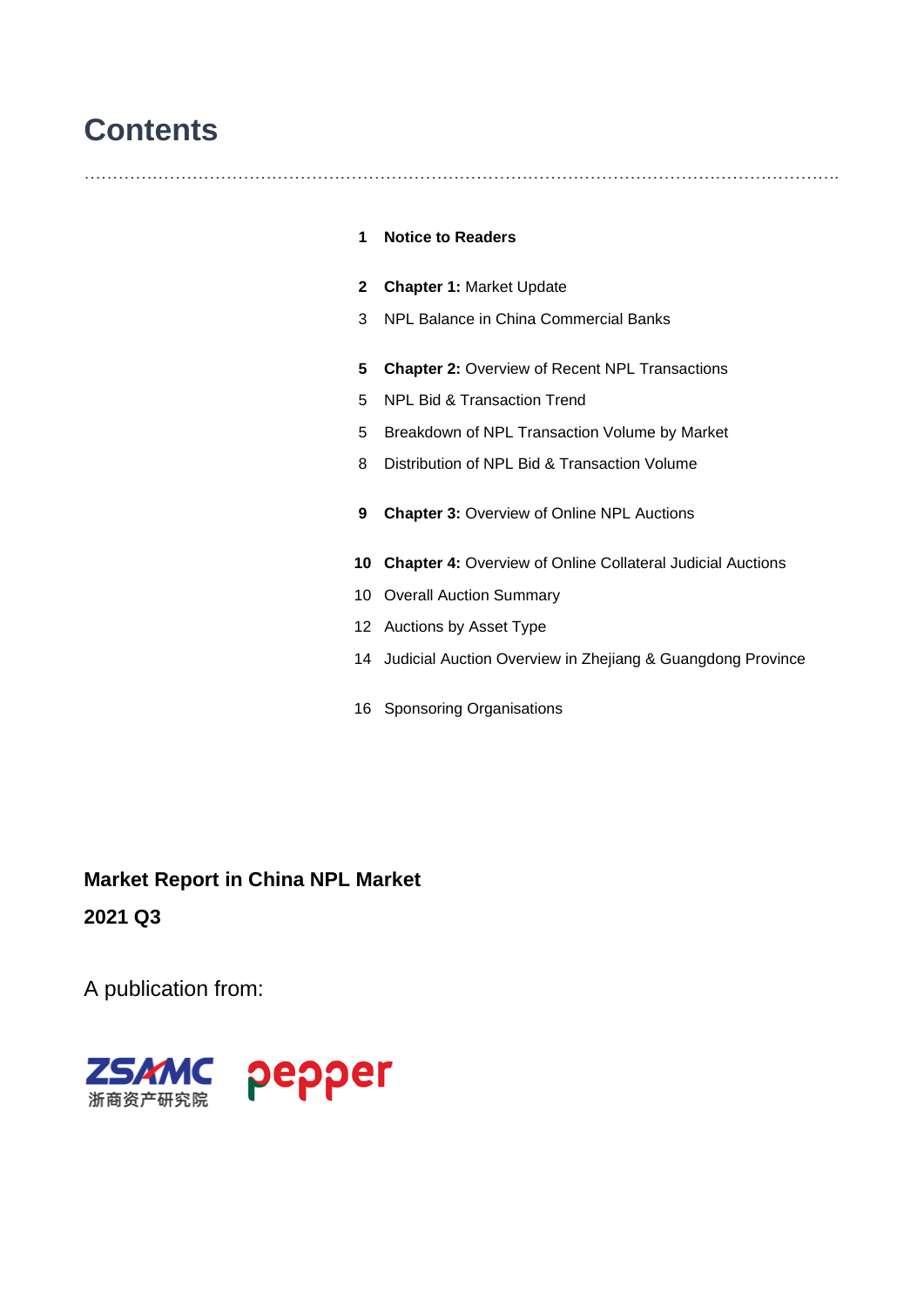This Report, undertaken jointly by Zheshang Asset Research Institute and Pepper Group (China), provides readers with a better scope to understand the dynamics and recent activities within China's NPL market. The first edition was released in August 2020 and will be published on quarterly basis to focus on current government regulations and policies, recent industry activities, insights into the primary and secondary NPL markets and the online judicial auction market.

…………………………………………………………………………………………………………………….

Li Cheanguain

**Li Chuanquan** Deputy General Manager of Zheshang AMC CSO of Zheshang AMC Dean of Zheshang Asset Research Institute

**Karen Chen** CEO of Pepper China Co-Head Principal Investments Asia Pepper Group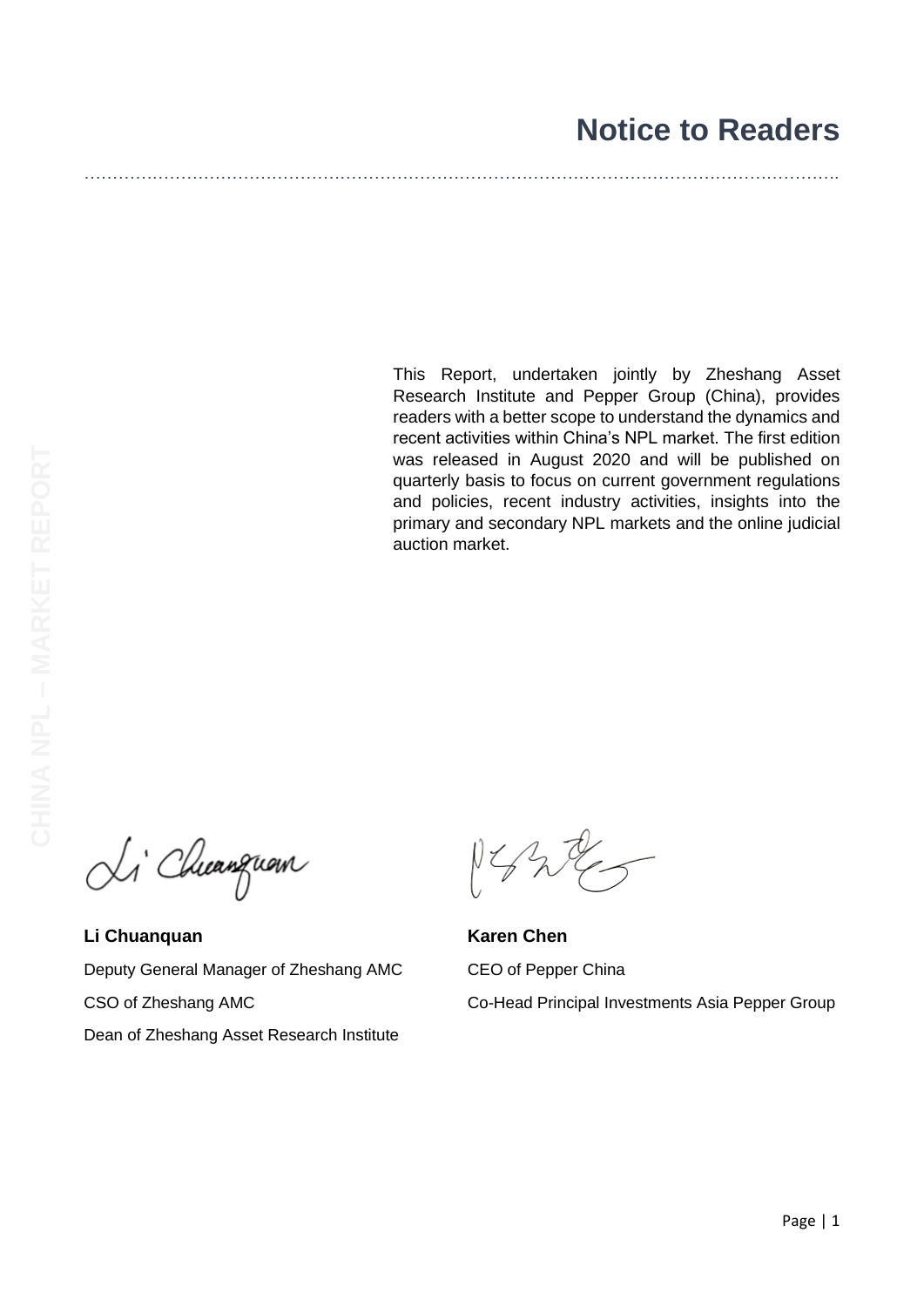## **Chapter 1: NPL Market Update**

*"Continued decline in non-performing loan (NPL) ratios reflected an acceleration in the pace of China's economic recovery and a better business environment, and attention could be paid to opportunities in NPLs from Small-and-Medium Enterprise (SME) and real estate industry"*

…………………………………………………………………………………………………………………….

## **People's Bank of China (PBOC) Published the Financial Stability Report 2021, Giving a Comprehensive Review of the Soundness of China's Financial System Since 2020**

According to the report released on 3 September 2021, since 2020, confronted with formidable tests and challenges, China has continued to pursue high-quality development, coordinated the pandemic containment with economic and social development, successfully concluded the 13th Five-Year Plan, secured a complete victory in the battle against poverty, and accomplished the building of a moderately prosperous society in all respects. In 2020, with its GDP growing by 2.3 percent year on year and the economic output exceeding RMB100 trillion, China became the only major economy with positive growth in the world.

**Comments:** Overall, financial risks in China have decreased and are generally controllable as regulatory measures take hold, with various high-risk institutions controlled in an orderly manner and risks related to shadow banking reduced. Financial order was restored comprehensively during the period. High risk banks like Baoshang Bank, Jinzhou Bank and Huaxin Group have been orderly disposed, and businesses of peer-to-peer (P2P) lenders have all been shut down as a result of regulatory crackdown on the sector, where investors sidestep traditional lenders such as banks, to lend directly to borrowers. Illegal fund-raising, cross-border gambling, underground banks and other illegal financial activities were curbed.

Looking ahead, the PBOC will maintain the consistency, stability and sustainability of macro financial policies and implement the sound monetary policy in a flexible, targeted, and appropriate manner. With these efforts, the PBOC will be able to invigorate micro entities and render vigorous support to inclusive micro and small businesses, rural revitalization, the manufacturing sector, science and technology innovation, as well as the transition to a green economy, and enhance financial services for the real economy. In addition, the PBOC will work to improve financial risk prevention, early warning, resolution and accountability systems, urge small and medium-sized financial institutions to defuse risks through reforms, focus on lowering credit risks, maintain the stability of stock, bond and foreign exchange markets, and strictly guard against the shocks of external risks. While effectively guarding against risks, the PBOC will continue to expand the financial openingup at a high level.

### **Lone Star Funds Exits China NPL Market**

Lone Star Funds, one of leading US private equity funds, has recently decided to formally exit the China NPL market, and it has made other changes to streamline its Asia operations in connection with the consolidation of Asia into its global leadership structure. The fund has now started to sell its China NPL projects purchased in the past few years.

**Comments:** By the impact of the epidemic, superimposed on differentiated servicer capacity levels and sharp competition in the NPL market, it's unrealistic for investors to obtain excess returns if not strengthening related capabilities or aligning investment strategies.

With more participants in the NPL market and licensed Asset Management Companies (AMCs) returning to the NPL business, NPL market competition has intensified, and the difficulty and challenges of operating NPL assets are elevated. Higher demand for professional competence in NPL acquisition and disposal management is necessary to achieve excess returns.

## **Chinese Real Estate Developer Defaults Rise Up as Evergrande Contagion Spreads**

Embattled conglomerate Evergrande rattled global markets in September 2021 by warning it could default on its huge debts. Since then, more developers have made similar public confessions, such as Fantasia, Modern Land, and Sinic Holdings, unnerving investors and raising fears of contagion across the vast sector.

With the "3 Red Lines" rule constraining developers' capital supply including, property loan management rule limiting bank loans to real estate market, housing mortgage loans issuance tightened by banks, and to-beimplemented property taxes, authorities' determination to keep a tight rein on the bubble-prone real estate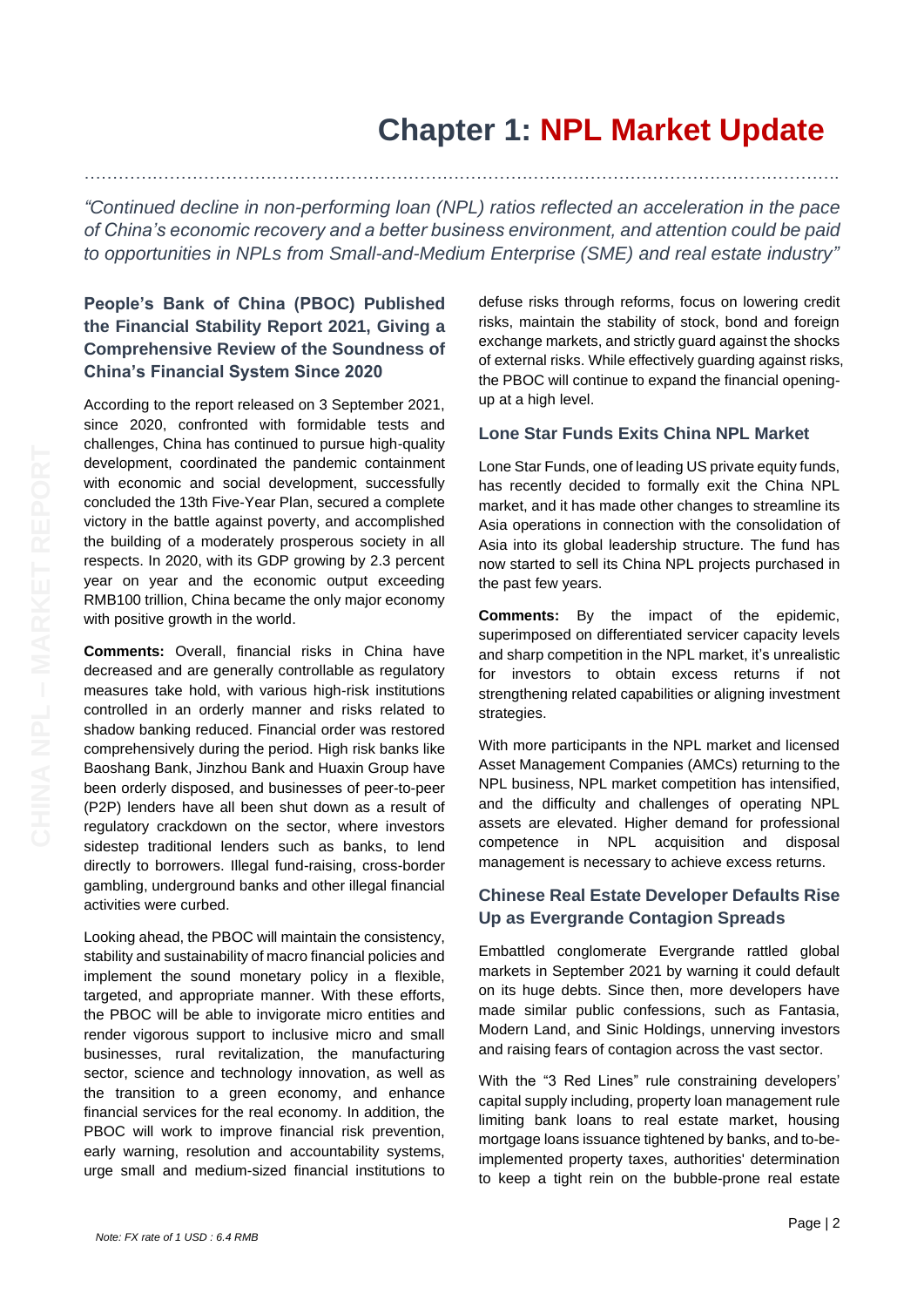sector and curb leverage at those large-scale developers has heightened significantly in the past months. However, considering current liquidity risks in real estate industry, at the financial forum in October, Chinese Vice Premier stressed that risks were generally under control, despite what he called "individual problems" in the property market.

**Comments:** The Real estate industry has become a risk-prone area, and developers are facing difficulties in refinancing and having to rely on sales and shareholders' conscious joint liability to repay their debts. But at the same time, those debt events of the top developers have made residents' expectations of the real estate market pessimistic, and sales continues to decline. Under such circumstances, the developers with low liquidity are left with default and restructuring, otherwise bankruptcy. In the future, there may an increased risk of bad-debt events for more developers, which also brings out more mergers and acquisitions, restructuring, and distressed asset investment opportunities, it did exacerbate the already-existing debt issues of some higher gearing developers, whilst other developers without default events are also facing

difficulties in refinance as the whole real estate industry is impacted.

## **Unified New Regulations are Expected for China Licensed AMCs**

In early September 2021, China Central Audit Office dispatched audit teams to 20+ provincial licensed AMCs to start the first round of audits on business compliance, NPL business operations and corporate governance, which is the first time since the China Banking and Insurance Regulatory Commission (CBIRC) approved the first provincial AMC license in 2014.

**Comments**: The audit teams are stationed at more than 20 provincial licensed AMCs to conduct a comprehensive and extensive in-depth understanding of the industry. Before which, Beijing Loal AMC Supervision and Management Guidelines (Trial) was abolished. It is expected that there is a possibility of unified issuance of management measures for provincial licensed AMCs by higher level regulators, which is expected to make the industry regulation clearer and stricter, and industry development more robust and compliant.



*Source: China Banking and Insurance Regulatory Commission*

As of the end of the third quarter in 2021, the NPL balance of China commercial banks was RMB 2.83 trillion (US\$442.2 billion), an increase of RMB 42.7 billion quarter-to-quarter, and the NPL ratio of China commercial banks was 1.75%, with a minor decrease of 1 bps compared to the end of the second quarter this year. China's banking sector effectively mitigated risks in key areas and the overall credit risk remained controllable.

Asset quality of China's five largest commercial banks also improved in Q3 2021, with the average NPL ratio at 1.37% by Q3 end, compared to 1.45% as of 2020 end. However, most of commercial banks still increased their provisions, highlighting the uncertainty on credit risk ahead of the economy slowdown, which is due to China's latest measures to curb home prices and the lending practices of developers, stricter border control and lockdown policy amid recurring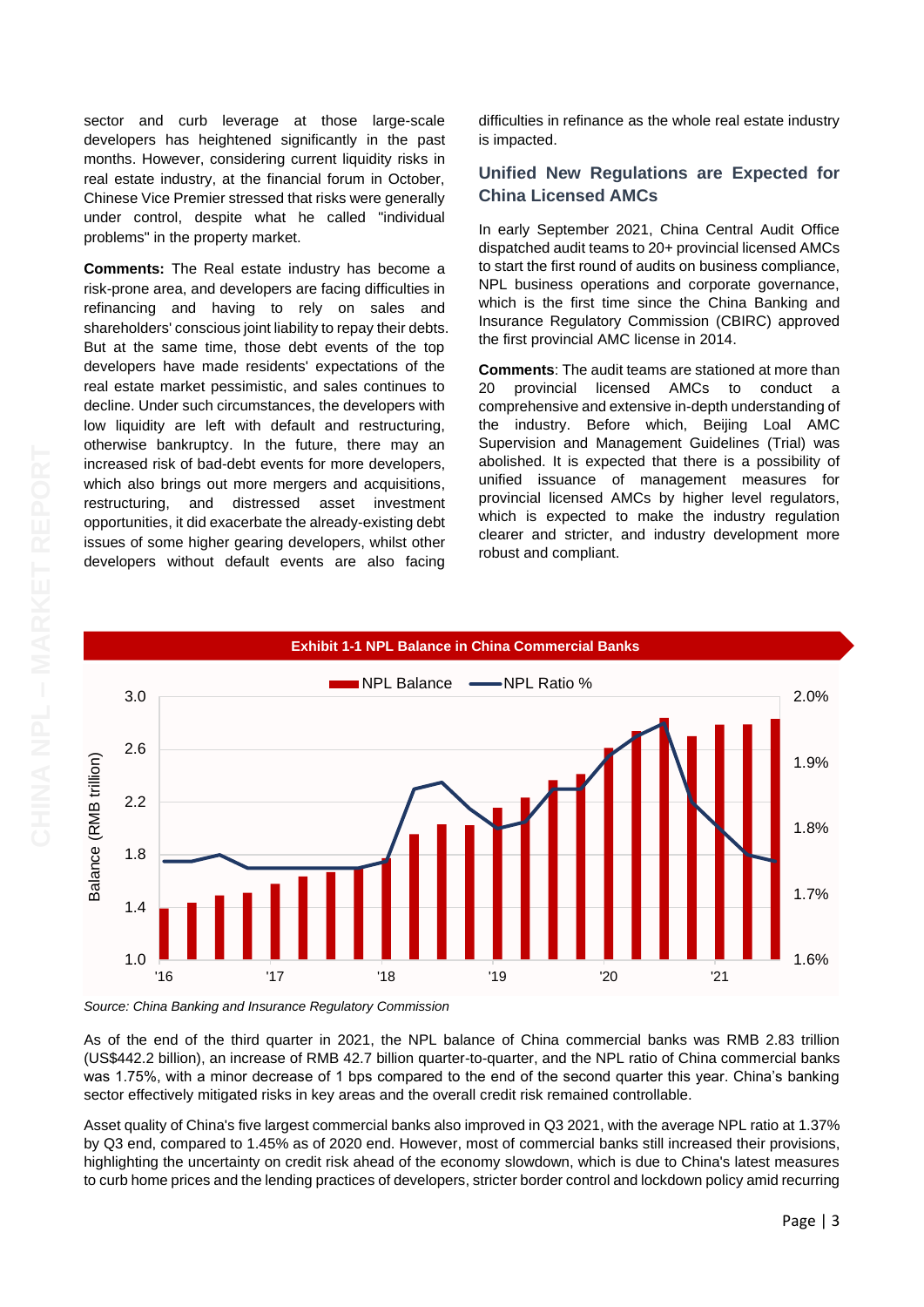COVID-19 outbreaks and various policies to address inequality under its national objective of 'common prosperity'. Among the five largest commercial banks, real estate sector NPL ratios of Industrial and Commercial Bank of China, China Construction Bank, and Bank of Communications increased by 1.97%, 0.25% and 0.34% by 2021 H1 compared to 2020 end, and pressures from policies in this sector remain to force banks to optimize their quality of assets.

At the same time, the financial management authorities have increased the supervision of the market to promote industry institutions to further return to their main business and regulate their business. At the same time, the relevant policies were adjusted, to promote the development of the personal NPL market, the trust non-performing assets market and the bankruptcy liquidation & reorganization process. AMCs, with their main business focusing on NPLs, have tried new business models such as online assets promotion platform, and promoted the expansion of NPL business to new areas, like the cooperation between China Cinda AMC and China Trust Protection Fund Co., Ltd. for resolution effort in the Trust sector. The trillion-yuan scale market has attracted more market institutions to participate, enhancing the degree of competition.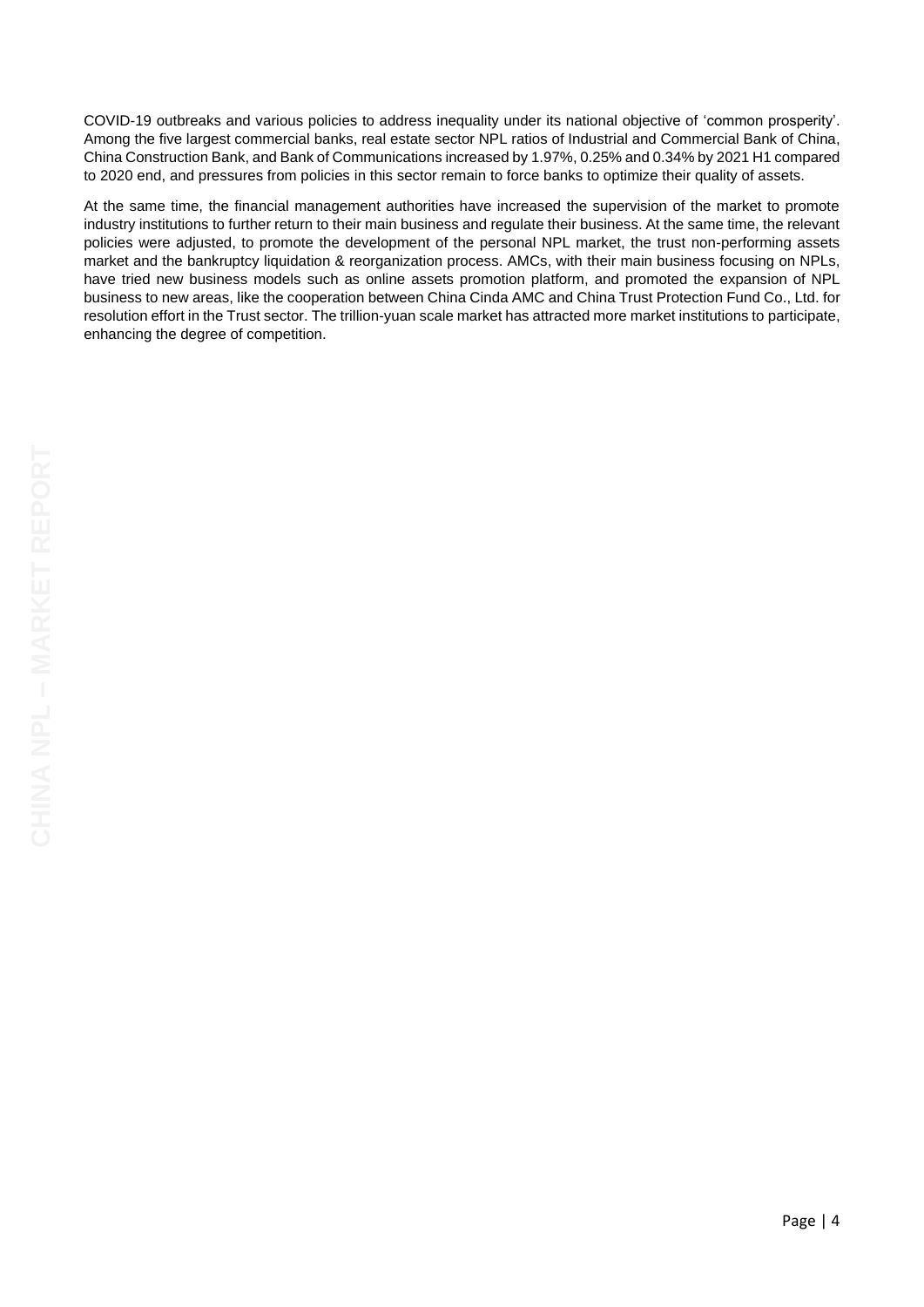## **Chapter 2: Overview of Recent NPL Transactions**

*"Despite a period of relative stability in Q3 2021, we expect the number of NPL transactions to increase in the coming years, due to the increasing supply from financial institutions, more domestic investors, and good liquidity, especially in Zhejiang and Henan provinces"*

…………………………………………………………………………………………………………………….



*Note: data in chart is generated daily by calculating the latest 30-day moving average of the volume of bid or transaction cases Source: Public Information, Zheshang Asset Research Institute*

In the third quarter of 2021, the NPL bid volume dropped but was still higher than that in the same period last year, and the transaction volume was quite stable in Q3, resulting in the decreasing gap between transaction and bid volumes, which indicates that the market liquidity has increased to some extent.

In the overall, the current trends are basically consistent with historic rules – reaching two peaks at mid-year and endyear with bid volume in front and transaction volume behind. Considering the Q3 end volumes of bid and transaction are both higher than those in 2020 Q3 end with the gap is in quite similar level, the NPL market is expected to have higher supplies and liquidity in the following months.

## **Breakdown of NPL Transaction Volume by Market**

Generally, only licensed AMCs (national AMCs and provincial AMCs) are allowed to purchase NPLs on a "bulk" basis from Chinese banks (3 or more NPLs per the current definition of "bulk" transfer). The acquisition of NPL portfolios directly from Chinese banks or other Chinese financial institutions is referred to as a **Primary Market Transaction**.

The acquisition of NPL portfolios from licensed AMCs by investors (both domestic and foreign) and the subsequent transfer of NPL portfolios among investors are referred to as **Secondary Market Transactions**.

This Report encloses primary market transactions and part of secondary market transactions, which only includes transaction data from the trades made by licensed AMCs to investors and does not include any transaction between two private investors.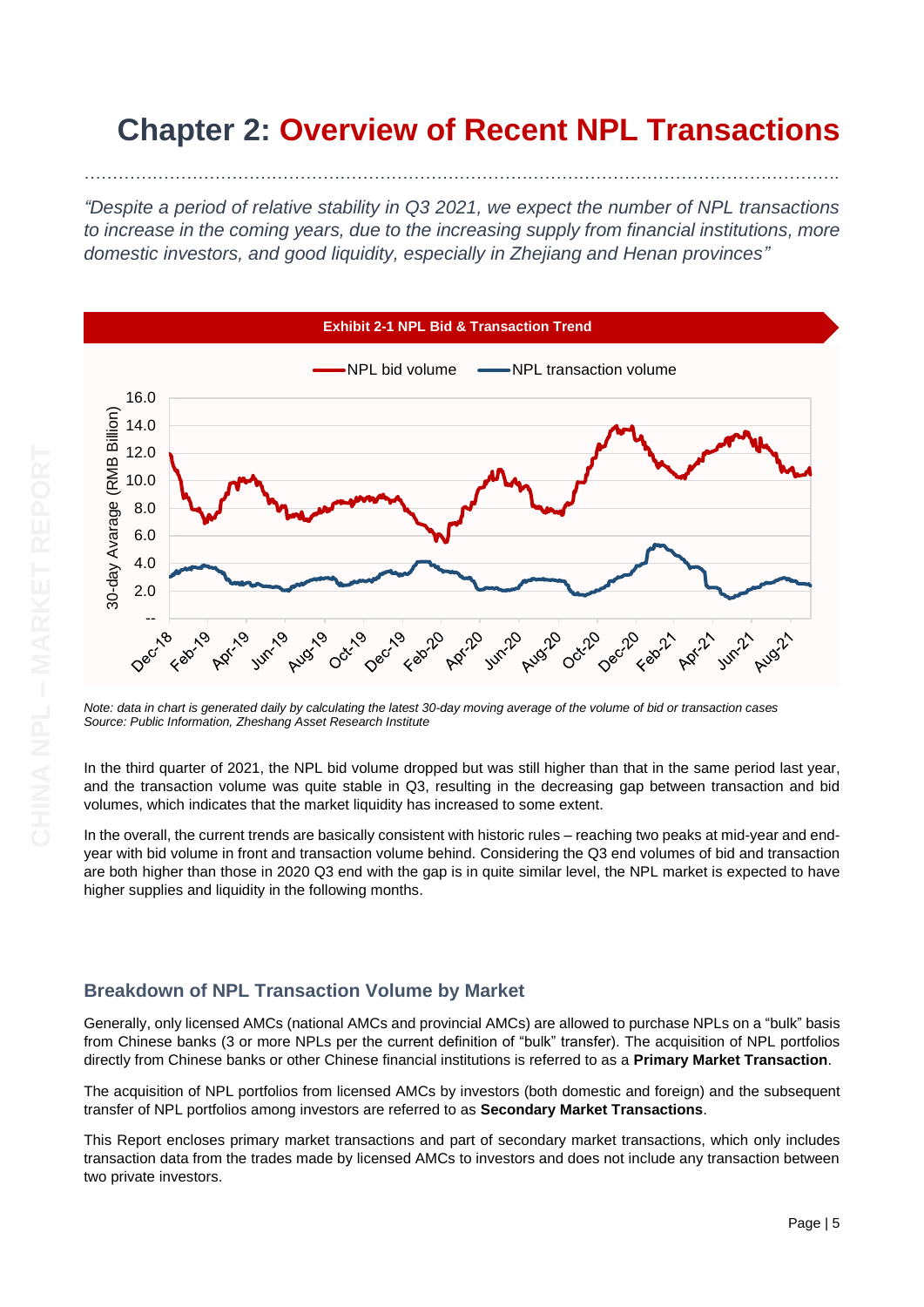

*Source: Public Information, Zheshang Asset Research Institute*

In Q3 2021, the total size of NPL transactions from banks was around RMB 99.5 billion, a year-on-year increase of 5%. The Big5 banks continued to dominate market position, selling approximately RMB 38.7 billion, followed by large joint-stock banks and city commercial banks.



*Note\*: "Others" here refers to institutions without AMC license, mainly private enterprises, foreign institutions, and individual investors. Source: Public Information, Zheshang Asset Research Institute.*

Among the buyers in China's primary NPL market, the Big 5 AMCs (Huarong, Cinda, Orient, Great Wall, Galaxy) purchased approximately RMB 50.6 billion, provincial licensed AMCs purchased approximately RMB 36.4 billion, and other investors purchased approximately RMB 12.5 billion. Other than Cinda AMC and Huarong AMC, the acquisition size of other institutions all increased year on year, and after completing the first acquisition in June 2021, Galaxy AMC purchased two more NPL portfolios in Shandong and Zhejiang provinces respectively in Q3 2021.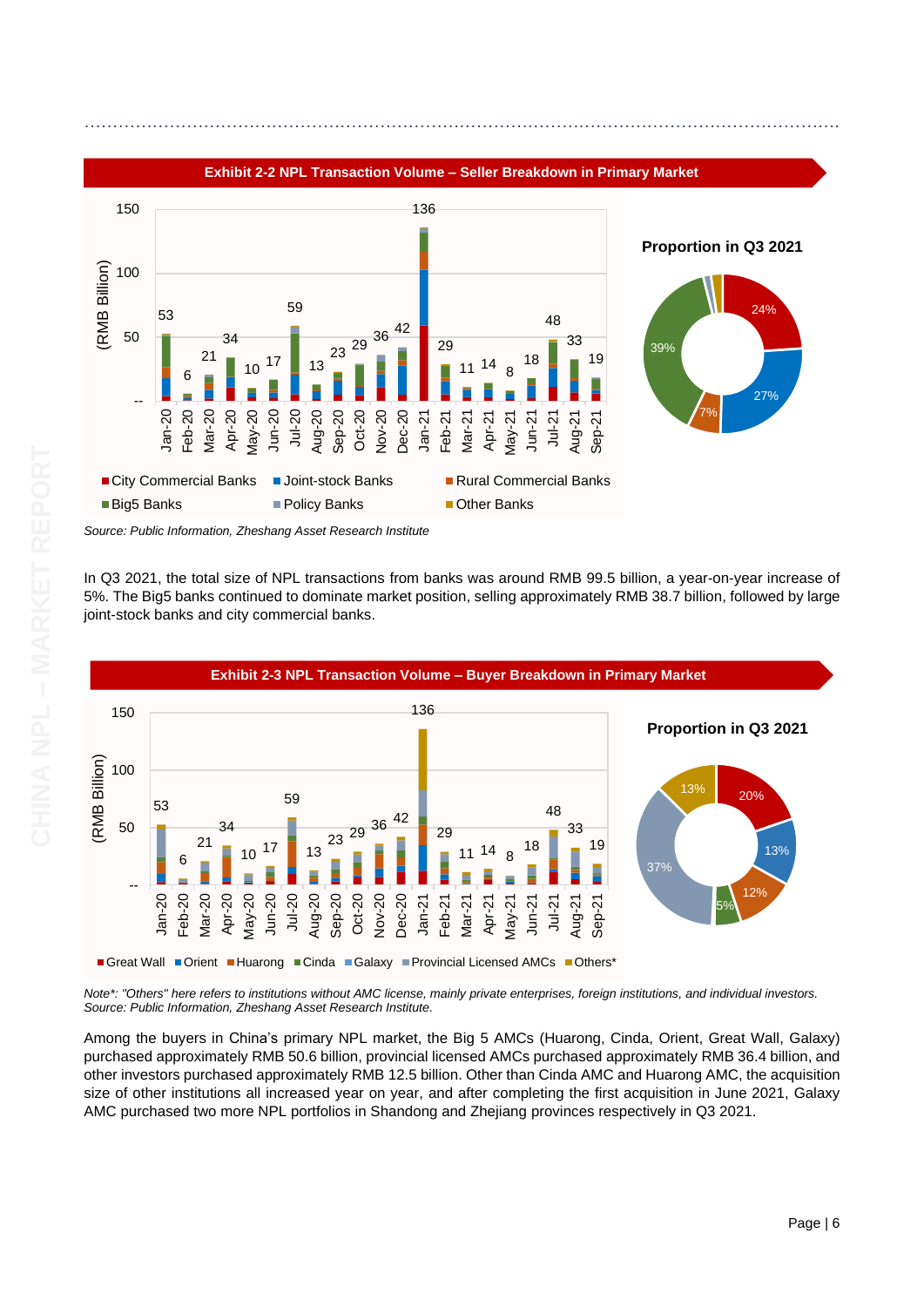



Great Wall Orient Huarong Cinda Galaxy Provincial Licensed AMCs

*Source: Public Information, Zheshang Asset Research Institute*

Total NPL sales from licensed AMCs in Q3 2021 have increased by 26% year-on-year to RMB 80.5 billion, and among the Big 5 AMCs, with Orient AMC having the largest proportion of NPL transactions, while Galaxy AMC has the smallest proportion as it has not sold any NPLs yet. Regardless of the bid scale or transaction scale, the Big 5 AMCs (more specifically, the previous Big 4 AMCs) still maintain being the dominant sellers in the secondary market.



**Proportion in Q3 2021**



*Source: Public Information, Zheshang Asset Research Institute*

For NPLs sold by licensed AMCs in the secondary market, approximately RMB 52.4 billion were purchased by investors other than licensed AMCs in the proportion of 65% decreased both year-on-year and quarter-to-quarter and RMB 26.8 billion were purchased by provincial licensed AMCs, while the Big 5 AMCs (more specifically, the previous Big 4 AMCs) purchased RMB 13 billion.

The secondary market remains a primarily non-licensed-AMC investors market, where the lack of policy requirements and government guidance found in the secondary market creates a more competitive and price-sensitive market dynamic. Foreign investors were inactive in 2021 Q3 with approximately only one transaction, mainly due to 1) competition from increasing domestic investors with their advantage of rapid response capability in NPL investment operations and 2) a quite unpredictable policy environment and real estate market. However, it does seem likely that there will be an increase in foreign participation in the China NPL market with more professional local partners they are looking and the expansion of the financial opening of the China market.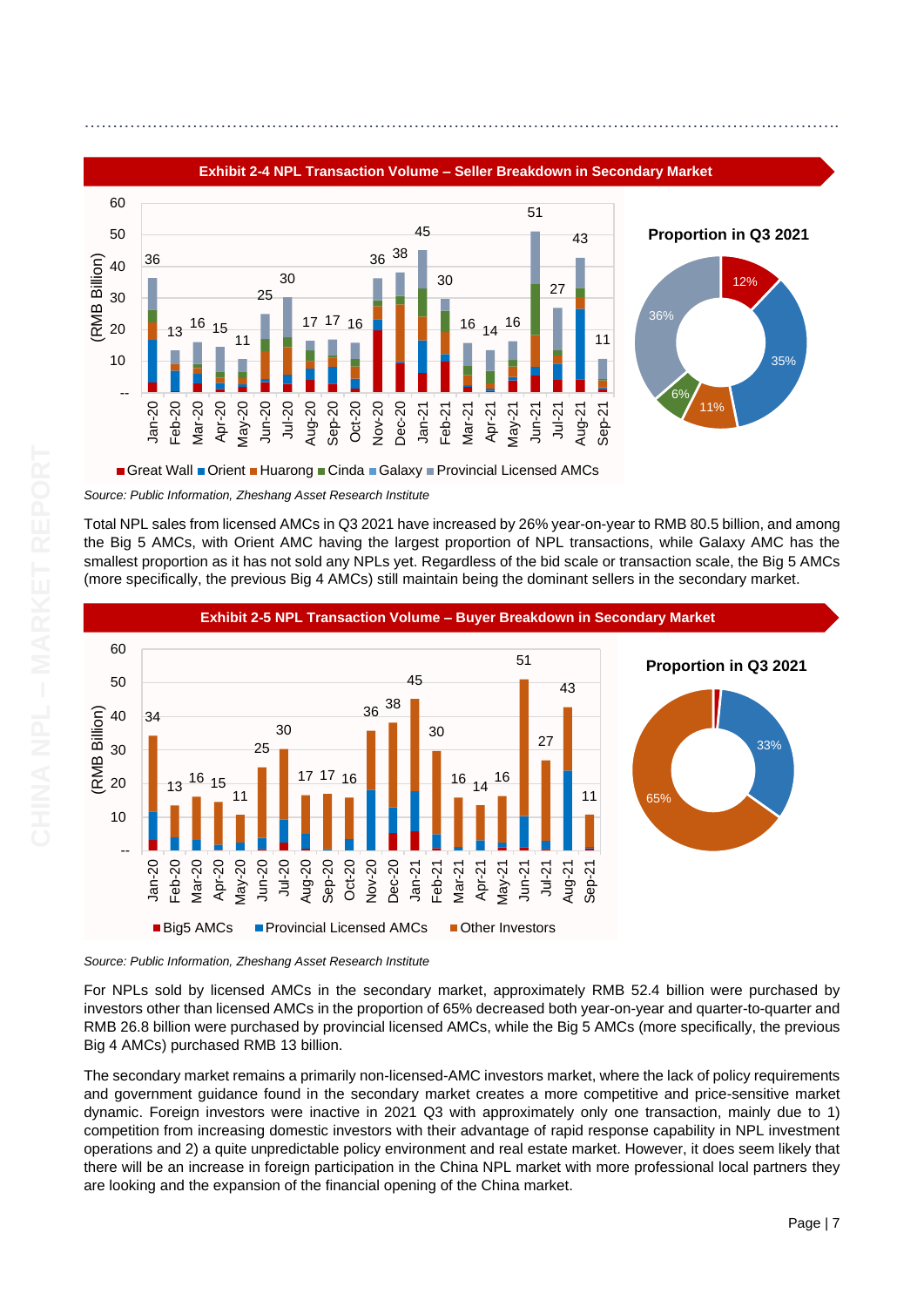## **NPL Bid & Transaction Volume Distribution**

NPL bidding volumes were heavily concentrated in a small number of provinces, with the top five accounting for 51% of total NPL bids in Q3 2021. We note that NPL activity has a positive correlation with the size of its regional economy and the NPL level, as the top-five provinces all have a large scale of economy (Guangdong, Zhejiang, and Jiangsu) and / or relatively high NPL balance (Liaoning and Shandong).

…………………………………………………………………………………………………………………….



*Source: Public Information, Zheshang Asset Research Institute*

Likewise, NPL transaction volumes were also heavily concentrated in Q3 2021. Zhejiang province accounted for the largest transaction volume, followed by Henan province, Shandong province, Guangdong, and Jiangsu province. Together, these five provinces accounted for 64% of the volume of total Chinese NPL transactions.



*Source: Public Information, Zheshang Asset Research Institute*

Considering the scale of NPL bids and transactions, the NPL market activities in the Yangtze River Delta and the Pearl River Delta are rich and stable as the NPL market is more active in these two developed regions, and in the Shandong province and Henan province, the NPL assets rank higher of transaction volumes compared to their bid volumes, likely due to local policy requirement on banks and licensed AMCs to dispose of NPLs of a certain size, indicating that they are the areas that investors also need to pay close attention to.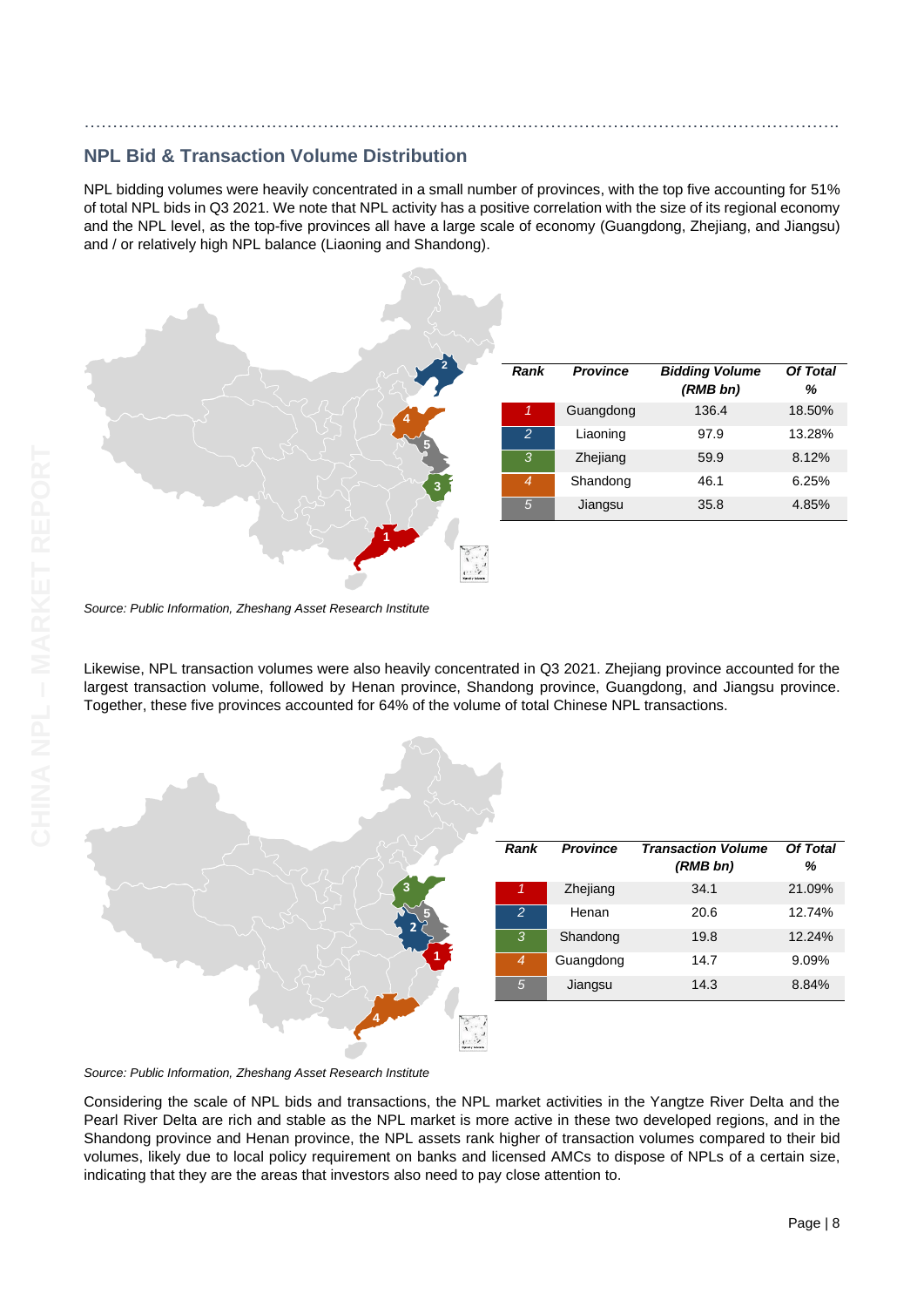## **Chapter 3: Overview of Online NPL Auctions**

*"Online auctions have remained stable, averaging a discount of around 61% to face value / underlying principal, an increase of 3% year-to-year"*

…………………………………………………………………………………………………………………….

While online NPL auctions occur in all provinces across China, most of the provinces only host a relatively small number of online auctions, leaving most concentrated in a few provinces. In Q3 2021, there were a total of 938 NPL transactions on the Taobao platform nationwide, among which Shandong province had the largest number with 199 transaction cases, followed by Zhejiang Province with 105, Jiangsu province with 103, and Hebei province with 67.

From the perspective of online NPL auction prices, the principal discount rate for NPL transactions in Q3 2021 was higher than the overall level in the same period last year. Judging from the current trend, the average principal discount rate for NPL transactions nationwide is approximately 61%.

NPLs listed on online auction platforms only account for a small fraction of China's NPL market and are not a proxy for the broader NPL market. However, changes in the direction of online NPL auction prices appear to be shaped by the same macroeconomic trends that determine how the broader market prices NPLs. Therefore, this data could be used as a reference basis for market pricing trends while the market prices for specific regions would still require onsite investigation.





**Exhibit 3-2 Size (OPB) Distribution of Auctioned NPLs (RMB Mn)**

*Source: Public Information, Zheshang Asset Research Institute*

For size (OPB) distribution of online NPL auction cases over Q3 2021, more than 75% of both bidding and transaction cases were sized below RMB 10 million, from which we could see that the small-size NPLs were the main assets sold in online platforms, targeting those local individual buyers and small-scale institutional buyers. As for large-size NPLs sized above RMB 100 million, there were 256 bidding cases and closed at 77 transaction cases. Among the bidding cases, the largest one was RMB 2.74 billion, while among the transaction cases the largest one was RMB 2.49 billion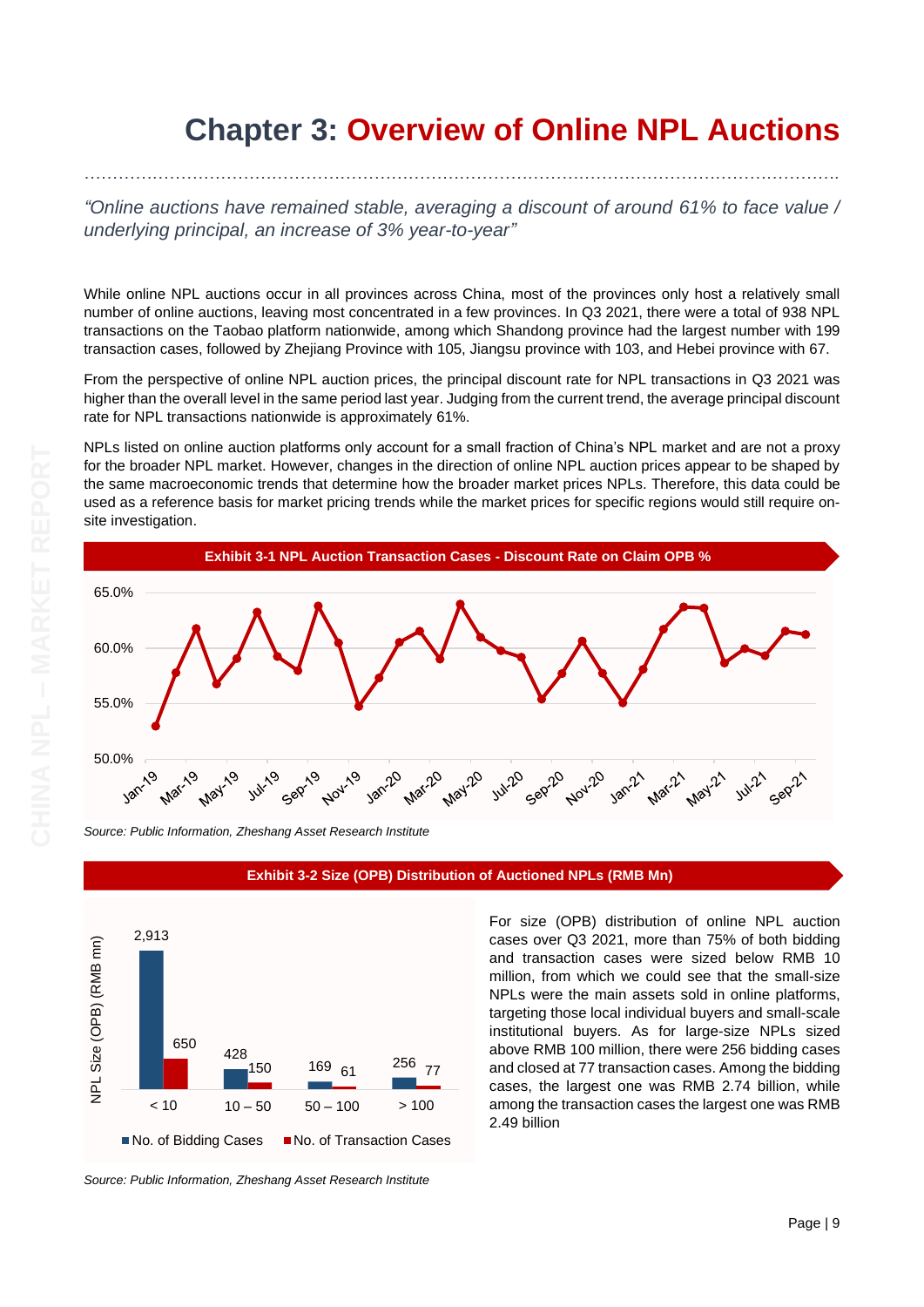## **Chapter 4: Overview of Collateral Judicial Auctions**

…………………………………………………………………………………………………………………….

*"Online auction market of collaterals [1] shows larger volume in 2021 Q3; However, weaker real estate performance in Q3 2021 has driven a lower realization level for judicial auction and lower transaction price of residential collaterals under tighten residential housing market"*

## **Overall Judicial Auction Summary**

The following data for collateral auctions covers all auction records, including 1<sup>st</sup> auction cases, 2<sup>nd</sup> auction cases and sale-off cases. The number of 1<sup>st</sup> auctions reflects the actual number of auctioned assets (in other words, the assets in 2<sup>nd</sup> auction and sale-off stage have failed in their corresponding 1<sup>st</sup> auction) and the change in the number of 1<sup>st</sup> auctions represents the actual change in the size of the online collateral auction market. Moreover, the proportion of 1<sup>st</sup> auctions to the total auctions reflects the liquidity of the online auction market in a positive correlation.

In Q3 2021, there were a total of 163,216 auction cases of collateral (Real Estate) nationwide across all major online auction platforms, which was a year-on-year increase of 10.2%. Exhibit 4-1 below illustrates that the total number of auctions in Q3 2021 seeing all jump up on yoy basis except for Zhejiang, Jiangsu, Hebei, Guangxi, Sichuan, and Shanghai.





**Exhibit 4-2 No. of Collateral 1st Online Auctions in Main provinces and the YOY changes %**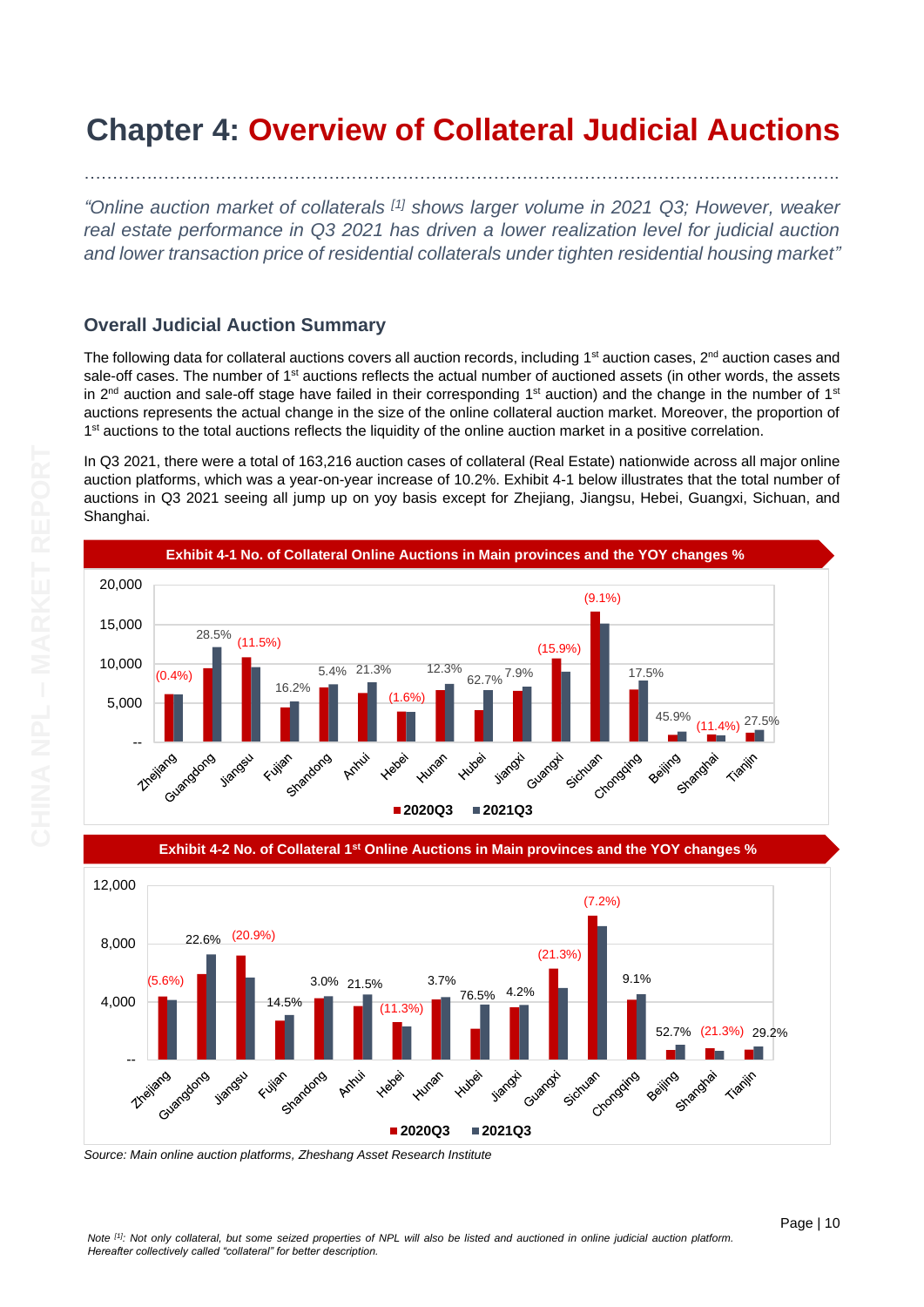In Q3 2021, there were a total of 95,587 1<sup>st</sup> auction cases of collateral (Real Estate) nationwide on major online platforms, a year-on-year increase of 6.5%. In terms of different provinces as Exhibit 4-2 above, the number of  $1<sup>st</sup>$ auctions in Q3 2020 in all provinces and province-level municipalities [1] increased year-on-year except Zhejiang, Jiangsu, Hebei, Guangxi, Sichuan and Shanghai, and the increases in Guangdong, Fujian, Anhui, Hubei, Chongqing, Beijing, and Tianjin exceeded the national average.

…………………………………………………………………………………………………………………….

The number of 1<sup>st</sup> auctions accounted for 58.6% of the total number of auctions nationwide, a year-on-year decrease of 2%. As demonstrated in Exhibit 4-3 chart, all province-level municipalities excluding Anhui, Hubei, Sichuan, Beijing, and Tianjin, have seen the proportion of 1<sup>st</sup> auctions to total auctions decrease, which indicates their market liquidity of judicial auctions has decreased to some extent.

Among the 16 provinces and cities, Guangdong, Sichuan, and Jiangsu have the largest market scale, and Zhejiang, Beijing, and Shanghai have the best market liquidity, primarily due to the relatively strong performance of local real estate, and the robust market demand.

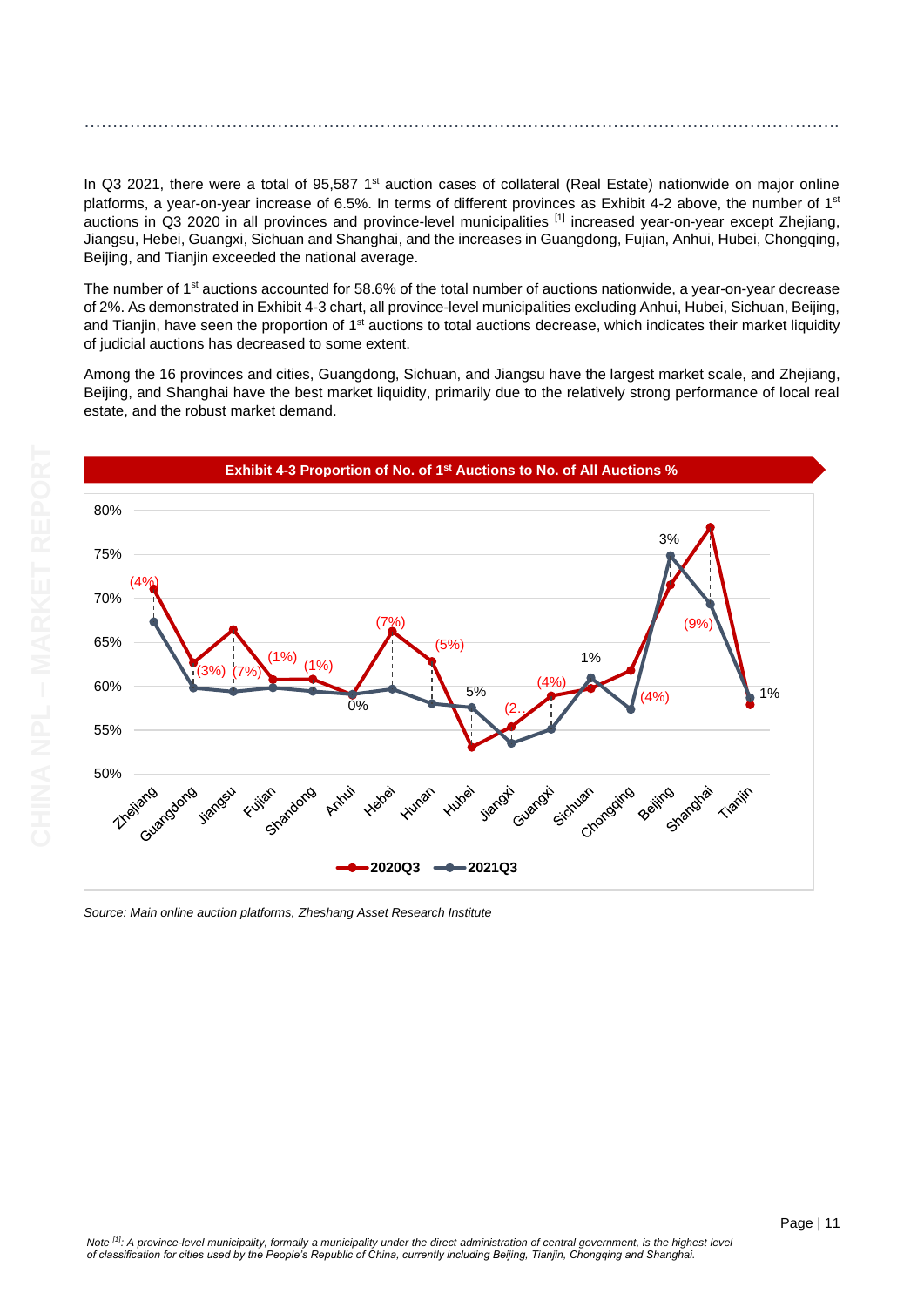## **Judicial Auctions by Asset Type**



…………………………………………………………………………………………………………………….

*Note: the discount rate is the starting price or transaction price to the collateral valuation price, and the conversion rate is the # of successful auction cases to all auction cases [1]*

*Source: Main online auction platforms, Zheshang Asset Research Institute*

In Q3 2021, the transaction price of residential collateral auctions saw a downward trend, reaching the lowest level in 2021, while the starting price was quite stable around 77% discount rate, so the gap between the transaction price relative to the initial bid has gradually shortened. This indicates that the residential assets auction premiums are decreasing, and buyers were not willing to compete fiercely for such assets in the auction platforms.

Combined with the greatly decreasing conversion rate in Q3 2021, the residential collateral auction market seems to be cooling down together with the housing market.





In Q3 2021, the price level fluctuated slightly in an upside trend, with the overall level resuming to the same level of that in Q3 2020, and the price premium narrowed compared to that in Q3 2020. The conversion rate also showed a minor fluctuation, with the overall level lower than the same period in 2020, showing that the auctioned commercial assets, which are inherently less liquid, have seen a further conversion reduction under downward economic pressure.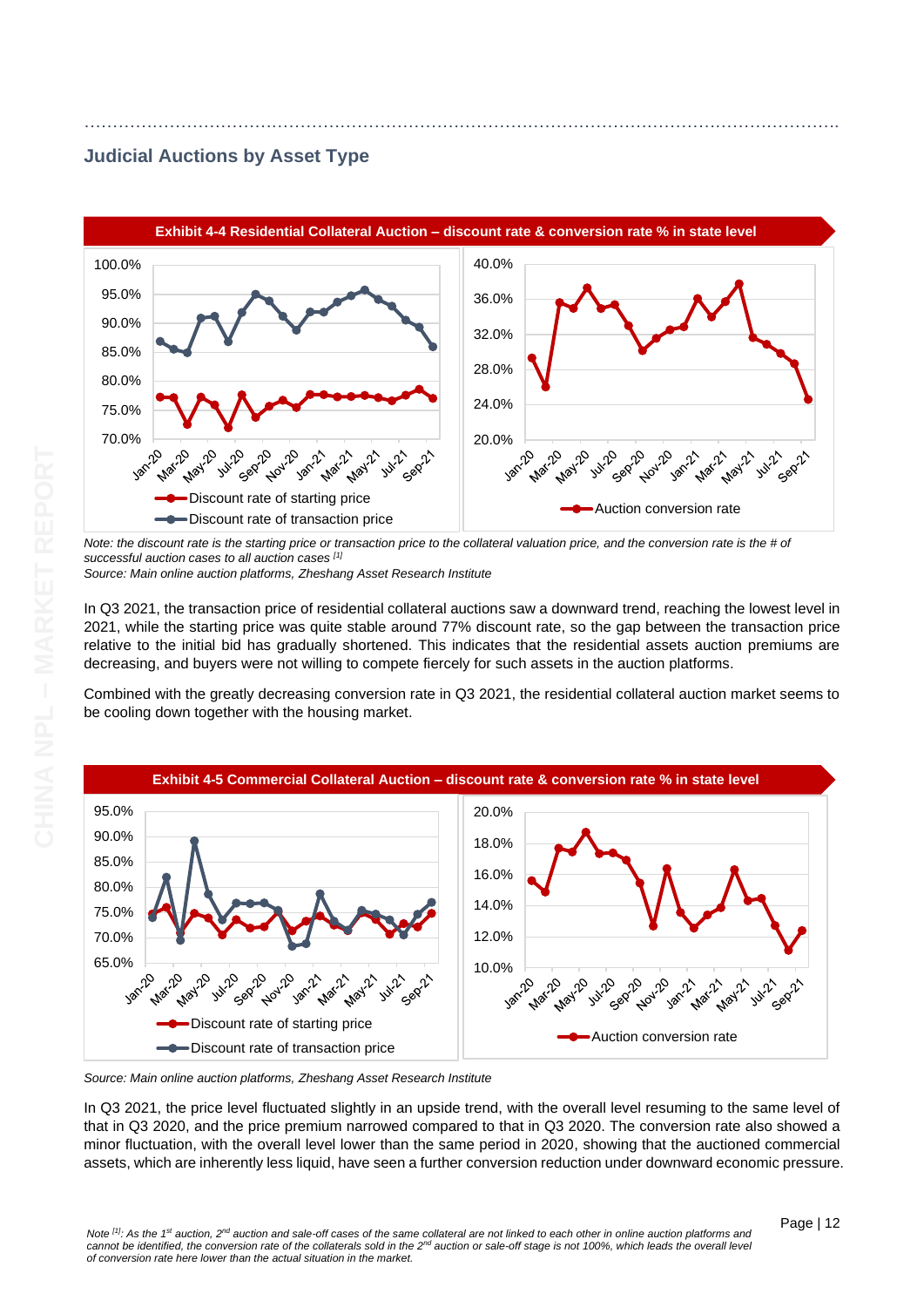

*Source: Main online auction platforms, Zheshang Asset Research Institute*

In terms of auction prices, the overall discount rate of the transaction price for industrial collateral auctions increased in late Q3 2021, with the average level slightly higher than that in Q3 2020. At the same time, the premium of the transaction price relative to the initial bid has an expanding trend. The conversion rate fluctuated greatly and was slightly higher than that in Q3 2020.

Conversion levels for collateral auctions of residential and industrial real estate at around 30% are comparatively better than those for commercial real estate which feature conversion levels below 15% in recent years, because residential and industrial assets are relatively more popular in the market, which also accounts the higher price premium of residential and industrial assets compared to commercial assets.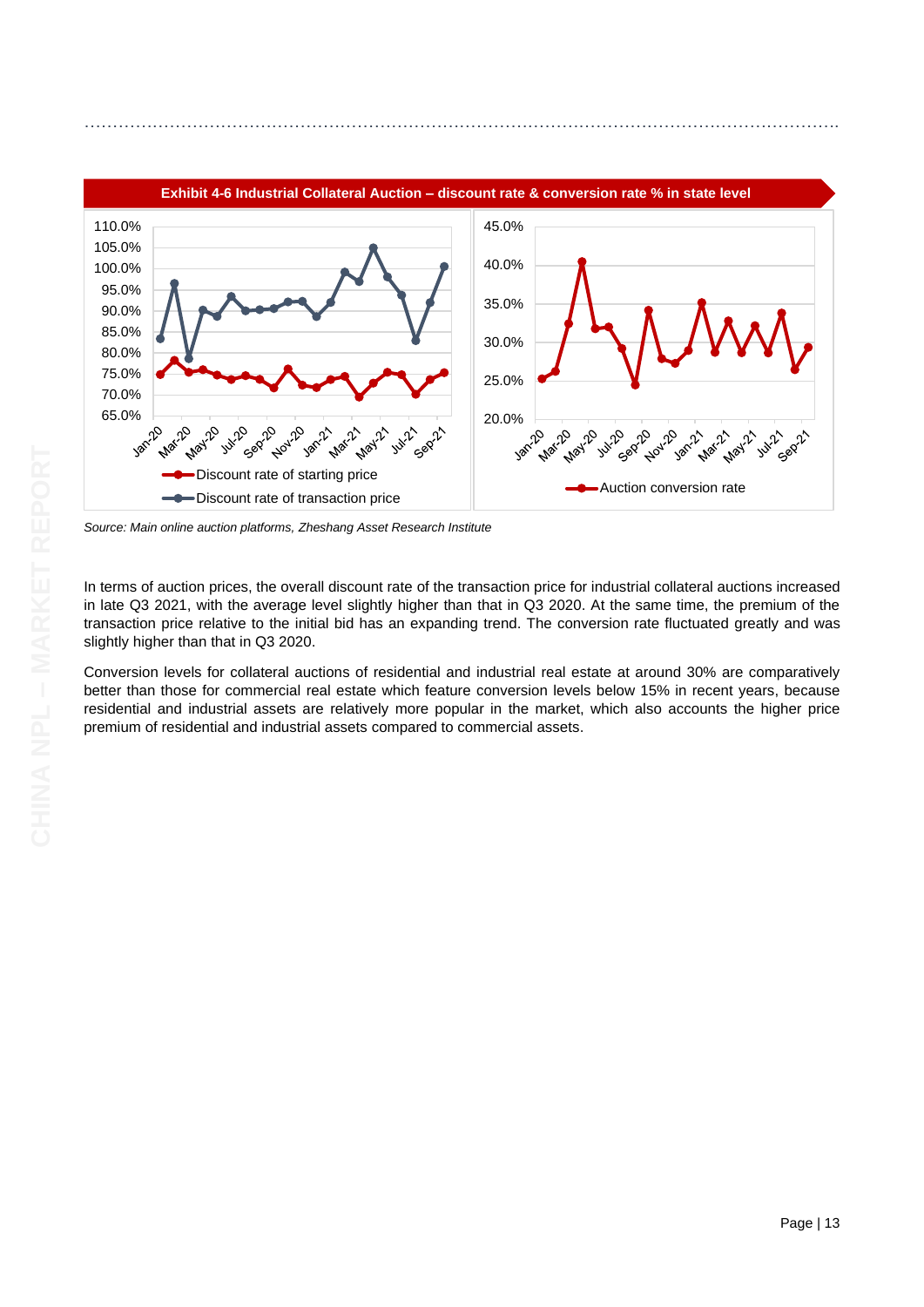### **Collateral Judicial Auction Overview in Zhejiang Province**

In Q3 2021, there were 6,140 online collateral auctions across major platforms in the Zhejiang province, a year-onyear slight decrease of 0.4%. Except Jiaxing, Shaoxing, Jinhua, and Quzhou, the other 7 cities in Zhejiang saw an increase in the number of collateral auctions year-on-year.

…………………………………………………………………………………………………………………….

In Q3 2021, there were 4,135 1<sup>st</sup> auctions in the Zhejiang province on major platforms, a year-on-year decrease of 5.6%. In the same period, the number of 1<sup>st</sup> auctions accounted for 67.3% of the number of total auctions, decreasing 3.7% year-on-year. Except Hangzhou, Jiaxing, Shaoxing, Jinhua, and Quzhou, the number of 1<sup>st</sup> auctions and the proportion of 1<sup>st</sup> auctions to total auctions across other 6 cities have both declined year-on-year, seeing weaker market liquidation in 2021 Q3.

With respect to the price of commercial auctions illustrated below, the average discount rate oscillated upward in the Q3 2021, with the overall level slightly lower than that in Q3 2020. The premium of the transaction price relative to the initial bid was narrowed, and the discount rate of transaction price was even lower than that of initial bid in September.

For industrial collaterals, the discount rate of transaction price has increased in Q3 2021 displaying an upward movement, with the overall level higher than that in Q3 2020. The premium of the transaction price relative to the initial bid has expanded a lot in Q3 2021, larger than that in previous months.

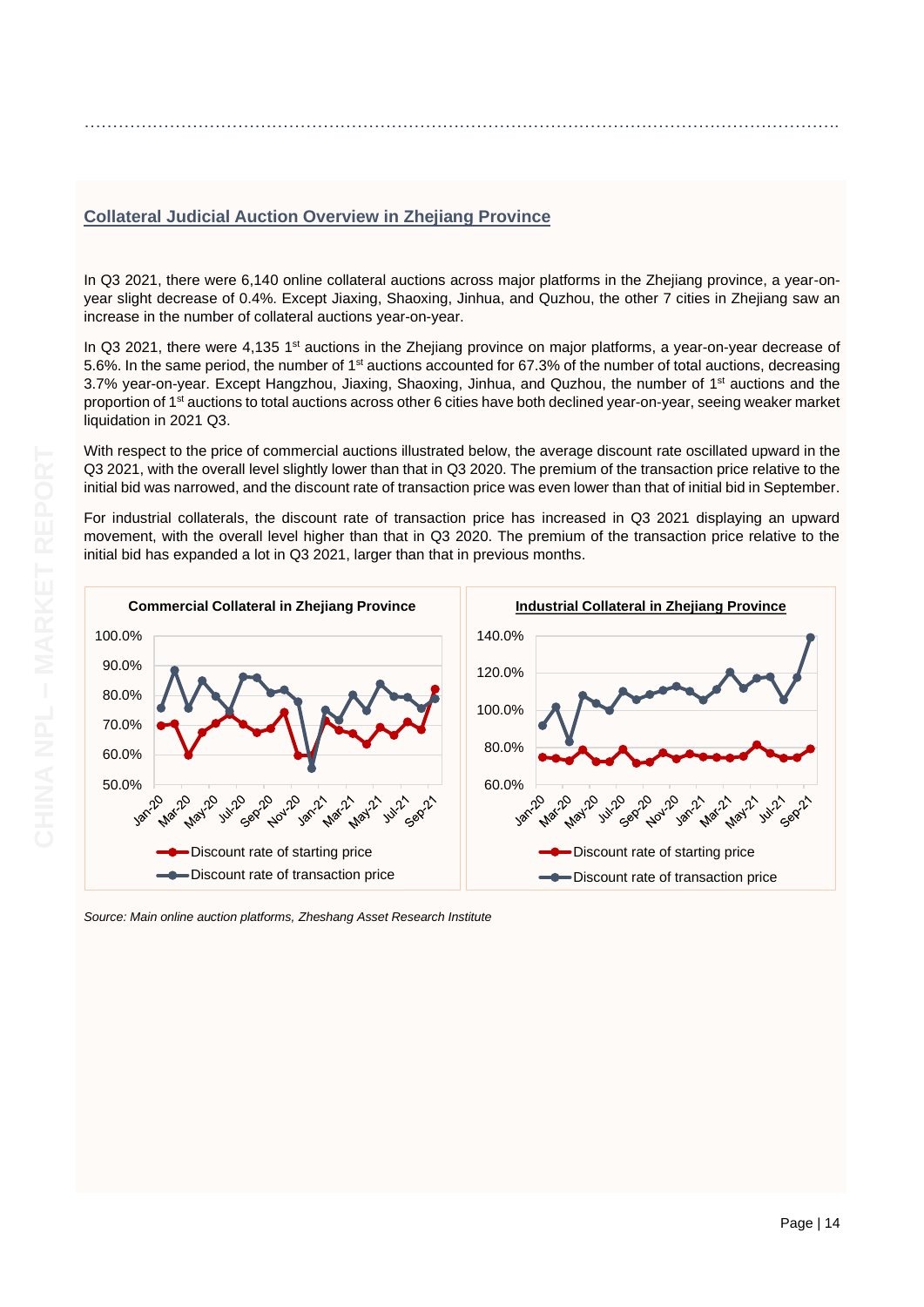### **Collateral Judicial Auction Overview in Guangdong Province**

In Q3 2021, there were 12,141 online auctions across major platforms in the Guangdong province, increasing by 28.5% year-on-year. Except Shenzhen, Zhuhai, Shantou, Zhanjiang, Zhaoqing, Heyuan, and Dongguan, the other 10 cities saw an increase in the number of collateral auctions.

…………………………………………………………………………………………………………………….

In Q3 2021, there were 7,263 1<sup>st</sup> auctions on major platforms in the Guangdong province, a year-on-year increase of 22.6%. In the same period, the number of  $1<sup>st</sup>$  auctions accounted for 59.8% of the number of total auctions, a yearon-year decrease of 2.9%. Except Shenzhen, Zhuhai, Shantou, Zhanjiang, Zhaoqing, and Heyuan, the other 11 cities saw an increase in the number of 1<sup>st</sup> auctions in Q3 2021. As for the proportion of 1<sup>st</sup> auctions to total auctions, except Zhuhai, Zhanjiang, Zhaoqing, Jiangmen, Huizhou, Meizhou, and Dongguan, the proportion in the remaining 10 cities in Q3 2021 has decreased year-on-year.

For commercial collaterals, the discount rates of starting price and transaction price have increased to 77% and 90% respectively in September, both reaching the highest level since 2020, and the premium of the transaction price relative to the initial bid has slightly expanded.

For industrial real estate, the discount rate of transaction price decreased slightly in Q3 2021, and the overall level was quite the same as that in Q3 2020. The premium of transaction price related to the initial bid has narrowed compared with that in Q3 2020.

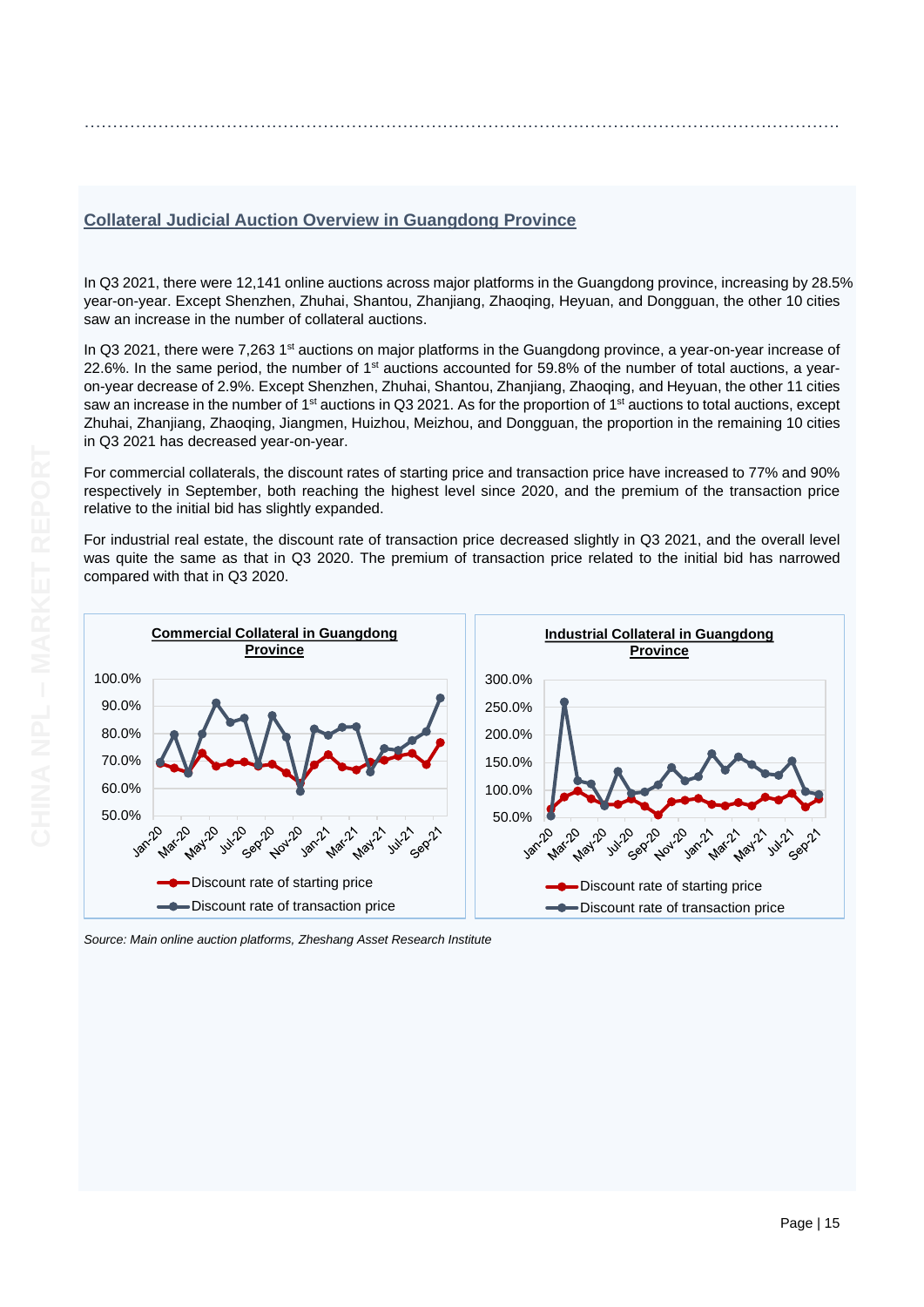浙商资产研究院

Zheshang Asset Research Institute was registered and established in Shanghai Free Trade Zone in March 2014. It is a market-focused research institution wholly owned by Zhejiang Zheshang AMC, and is a research institution of Zheshang AMC Strategic Planning, Business Innovation and Talent Training Intellectual platform. The Institute has become one of the research institutions with complete functions, strong strength, and fruitful results in the field of special asset management.

The Institute has gradually established a set of research systems with its own development characteristics, and also has pioneered industry benchmarking studies such as Taobao auction research and regular NPL market transaction reports in China and compiled and issued the first industry journal "Zheshang AMC Insight" among all provincial AMCs. The Institute has successively completed a number of research topics, such as Zheshang AMC Development Strategy Planning, Regional Financial Stability and Industrial Transformation Fund Research, State-owned AMC Innovation Development Strategy, and Supply Chain Finance Model Innovation and Expansion. The Institute has established extensive contacts with many domestic educational institutions, enterprises, and social intermediary organizations, and has carried out various forms of cooperation and exchanges.

# ၣၔၣၣၔႃႜ

Pepper Group is a globally diversified financial services company that invests, owns, manages, and builds high growth, innovative lending and asset servicing businesses. Pepper's businesses are active across the credit spectrum, covering consumer, residential and commercial assets, with investment platforms across the UK, Europe, Asia and Australia. As proactive owner-operators, Pepper takes a deep interest in building organic growth and use our expertise to support the local management team with further expansion opportunities.

Pepper China is a wholly owned subsidiary in China of Pepper Group, receiving in principle approval from relevant authorities in March 2020 and opening formerly in Shanghai since June 2020. Pepper China focuses on 3rd party servicing and NPLs sourcing and disposal for Pepper Group's global fund clients, mainly corporate loans backed with CRE collaterals. Leveraging a local team, its existing corporate track record and NPL servicing technology, Pepper can narrow the gap between working culture, reporting and communication between global investors and local servicers. Pepper China maintains a good relationship with law firms, banks, licensed AMCs, and other relevant market players within the China NPL community.